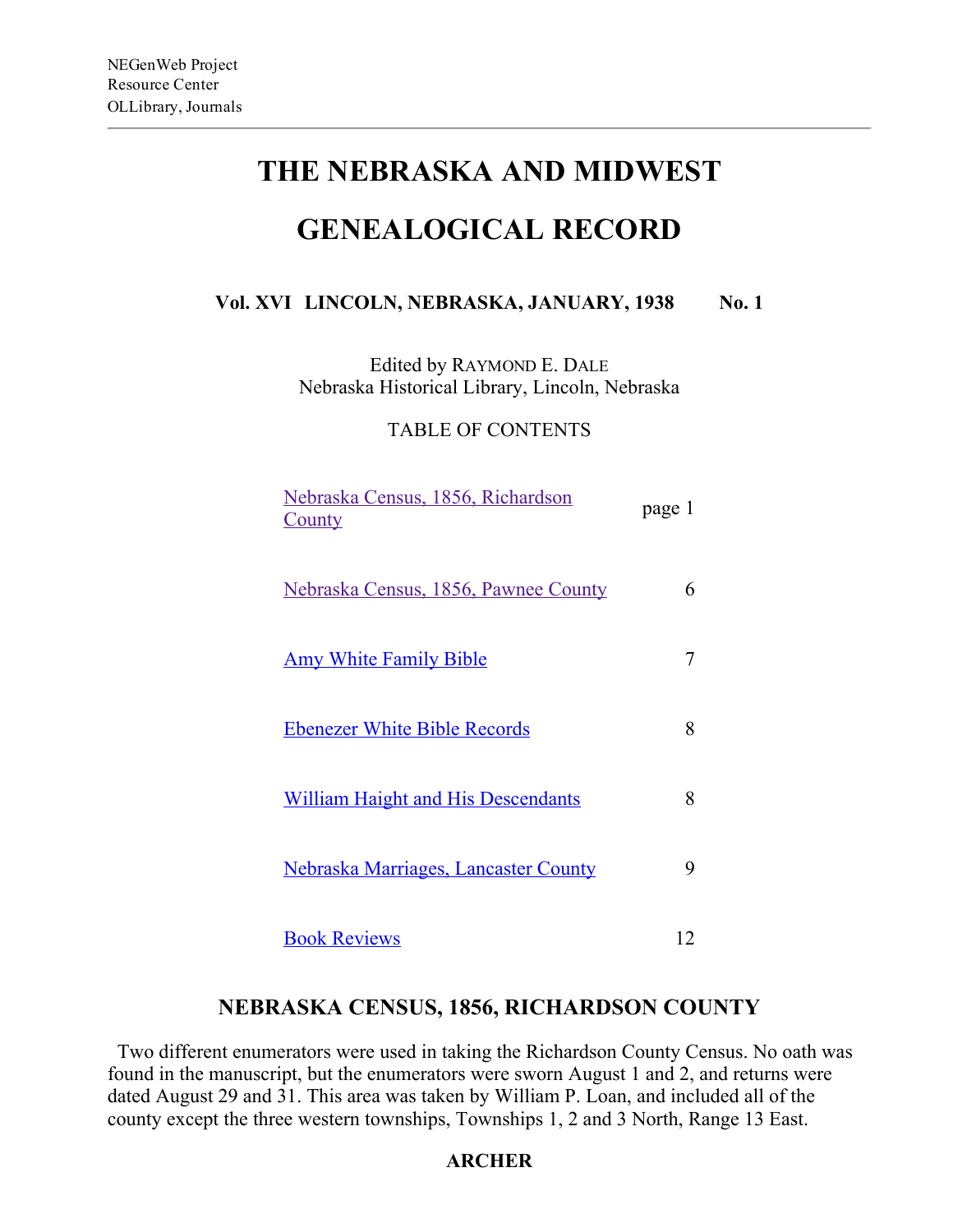[p. 1] **Charles Robinson**<sup>(a) (b)</sup>, b. in Tenn., farmer; 1 m. 21 up.; 1 f. 16 up. **Davids Robinson**<sup>(a)</sup>, b. in Tenn., farmer; 3 m. 21 up.; 1 m. 16 up.; 1 m. und. 16; 2 f. 16 up. **Joseph Boyd**, b. in Mo., farmer; 1 m. 21 up.; 2 f. 16 up.; 6 f. und. 16. Joshua Boyd, b. in Mo., farmer; 1 m. 21 up.; 2 m. und. 16; 1 f. 16 up.; 2 f und. 16. **William Level**<sup>(c)</sup>, b. in Ky., farmer; 1 m. 21 up.; 2 m. und. 16; 2 f. 16 up.: 8 f. und. 16. Frank Purket<sup>(a)(d)</sup>, b. In Mo., farmer; 1 m. 21 up.; 1 f. 16 up. **John Strumbo**, b. in Va., farmer; 2 m. 21 up.;  $1 \text{ m}$ . 16 up.;  $1 \text{ m}$ . und. 16. George Mayfleld<sup>(e)</sup>, b. in Del., farmer; 1 m. 21 up.; 1 f. 16 up.; 2 f. und. 16. **James Miller<sup>(c)</sup>**, b. in Va., farmer; 1 m. 21 up.; 2 m. und. 16; 1f. 16 up. **David Boyd**<sup>(c)(f)</sup>, b. in Mo., farmer; 1 m. 21 up.; 2 m. und. 16; 1 f. 16 up.; 1 f. und. 16.

(a) Listed in the Richardson County Census, 1854, but not in the 1855 Census.

(b) He moved away that fall. In November 1856, his wife's brother, Cirus Lones, and her father, on their way from Mound City, Mo., died from exposure near the present site of Falls City. - Edwards, Lewis C., *History of* Richardson County, p. 627.

(c) Listed in the Richardson County Census, 1854 and 1855.

(d) He took a claim in Richardson Co., Mar. 28, 1854, and that fall was defeated for the legislature by one vote. His wife died from exposure, probably in the winter of 18567. Edwards, pp. 123, 247, 663, 669.

(e) He did much of the carpenter work in building the defunct town of Winnebago. Ibid, p. 578.

(f) Jurors, Richardson Co., Nov. 1857. Ibid, p. 462.

#### 2 THE NEBRASKA AND MIDWEST

**William Boyd**<sup>(g)(h)</sup>, b. in N. C., farmer; 2 m. 21 up.; 2 f. 16 up.; 2 f. and. 16. **John J. Mullins** <sup>(c)</sup>, b. in Tenn., farmer; 1 m. 21 up.; 1 m. und. 16; 1 f. 16 up.; 2 f. und. 16. **Hamilton Greenlee**<sup>(c)</sup>, b. in Va., farmer; 1 m. 21 up.; 3 m. und. 16; 3 f. 16 up.; 2 f. und. 16.

[p. 3] John P. Welty, b. in 0., merchant; 1 m. 21 up.; 2 m. und. 16; 1 f. 16 up. **Lewis Mispiais**<sup>(c)</sup>, b. in Ill., farmer; 1 m. 21 up.; 2 m. und. 16; 1 f. 16 up.; 2 f. und. 16. William Morriss, b. in Va., carpenter; 1 m. 21 up. **Joseph Yount**<sup>(i)</sup>, b. in Mo., farmer; 1 m. 21 up.; 2 f. 16 up.; 2 f. und. 16. **John Hoyt**<sup>(j)</sup>, b. in N. Y., surveyor; 1 m. 21 up.; 1 f. 16 up. **James Buchanan**<sup>(f)</sup>, b. in Va., farmer; 1 m. 21 up. **Ambrose Shelly**<sup>(h)(i)</sup>, b. in N. Y., farmer; 1 m. 21 up.; 1 m. und. 16; 1 f. 16 up. [p. 4] Harrison Shumway, b. in Pa., farmer; 1 m. 21 up. Stephen Bowen, b. in Pa., school teacher; 1 m. 21 up. John Lashi, b. in Va., farmer; 1 m. 21 up. **Mary McElroy**<sup>(k)</sup>, b. in Pa.; 1 m. 21 up.; 3 m. 16 up.; 1 m. und. 16; 1 f. 16 up.; 2 f. und. 16. Amos Frank, b. in Ind., farmer; 1 m. 21 up.; 1 f. 16 up.; 1 f. und. 16. **Wingate King**<sup>(1)</sup>, b. in Va., farmer; 1 m. 21 up.; 1 m. und. 16; 1 f. 16 up.; 2 f. und. 16. John F. Chamberlain, b. in Pa., farmer; 1 m. 21 up. William M. Wightman, b. in Vt., carpenter; 1 m. 21 up. Henry Peters, b. in Vt., blacksmith; 1 m. 21 up. George W. Jewett, b. in Mass., shoemaker; 1 m. 21 up. John W. Johnston, b. in 0., miller; 1 m. 21 up. **John Herkendorff** (a) (f) (m), b. in Germany, farmer; 1 m. 21 up.; 1 m. 16 up.; 1 m. und. 16;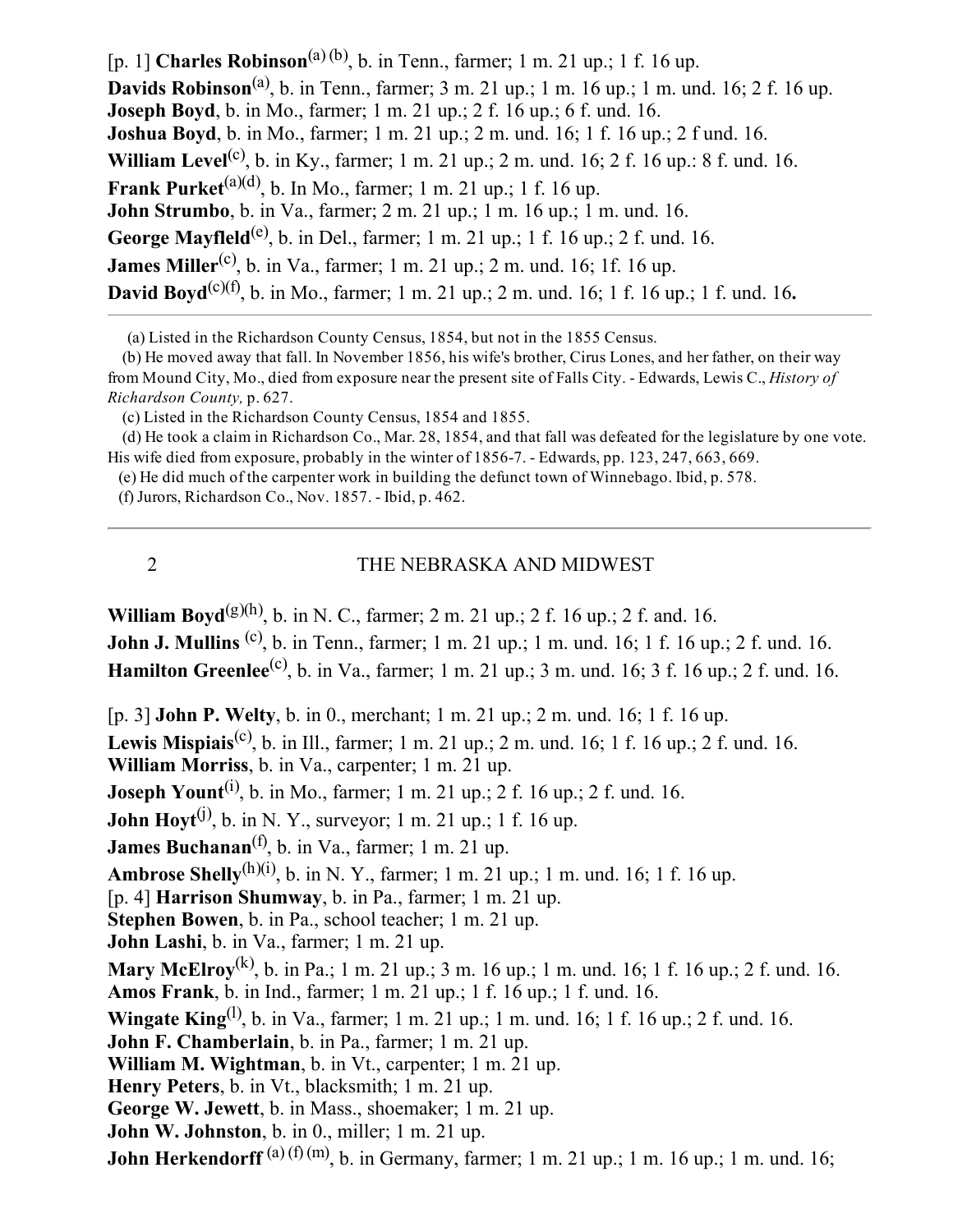1 f. 16 up.; 1 f. und. 16.

Samuel Howard<sup>(n)</sup>, b. in Tenn., farmer; 1 m. 21 up.; 2 m. und. 16. **Josiah Hoppis**<sup>(f)</sup>, b. in Ind., farmer; 1 m. 21 up.; 3 m. und. 16; 1 f. 16 up.; 1 f. und. 16. Elisha Hoppis, b. in Ind., farmer; 1 m. 21 up.; 2 m. und. 16; 1 f. 16 up.; 2 f. und. 16. Joseph Elliott, b. in Ind., farmer; 1 m. 21 up.; 1 m. und. 16; 1 f. 16 up.; 1 f. und. 16. [p. 5] **Eli G. McMullen**<sup>(a)</sup>, b. in 0., sheriff of Richardson County; 1 m. 21 up.; 1 f. 16 up. William Mann, b. in Ky., merchant; 1 m. 21 up. J. C. Millis, b. in S. C., farmer; 3 m. 21 up.; 1 m. 16 up.; 3 m. und. 16; 3 f. 16 up.; 1 f. und. 16. **Frank Goldsberry** <sup>(0)</sup>, b. in Ky., merchant; 1 m. 21 up.; 1 f. 16 up.

(g) Win. and Abner Boyd were indicted for selling liquor to the Indians, but Wm. Boyd died before Court met, Nov. 4, 1857, and the case was dismissed. Edwards, p. 462.

(h) Listed in the Richardson County Census, 1855, not in the 1854 Census.

(i) Archer was founded by J. L. Sharp, Ambrose Shelley, Joe Yount and H. Nuckolls. Ibid, p. 578.

(j) He and his wife narrowly escaped freezing to death in the winter of 18567. Ibid, p. 627.

(k) This family was living in Guernsey Co., 0., in 1839, moved to Putnam Co., Ind., about 1840, and to Edgar Co., Ill., in 1853, where the father died. The mother moved with the family to Richardson Co. in the spring of 1856 and to Doniphan Co., Kans. in 1863. Andreas, A. T., History of Nebraska, p. 1332.

(l) A Methodist minister and member of the Fourth Territorial Legislature. - Morton-Watkins, History of Nebraska, Vol. I, pp. 313, 343, also Andreas, p. 1311.

(m) J. F. Harkendorff, b. Mecklenburg Schwerin, Germany, Feb. 18, 1810, in. Miss Mary Kephandt, Oct. 3, 1833. He was a wagon maker, came to America in 1852, and to Richardson Co., Nebr., Nov. 1854. Andreas, p. 1334.

(n) Narrowly escaped freezing to death inthe winter of 18567. Edwards, p. 626.

(o) Francis L. Goldsberry, b. 1833, Mason Co., Ky., came to Nebr. in 1855. He was a partner of A. D. Kirk at Archer, but soon moved to Rulo. - Ibid, pp. 672-3.

#### GENEALOGICAL RECORD 3

**Abel D. Kirk**<sup>(p)</sup>, b. in Ky., merchant; 1 m. 21 up.

John Kirk, b. in Ky., carpenter; 1 m. 21 up.

J. A. Franklin, b. in Ky., carpenter; 1 m. 21 up.

Luke Yagin, b. in Ireland, farmer; 1 m. 21 up.

Frederich Oberli, b. in Germany, farmer; 1 m. 21 up.

James I. Anderson, b. in Mo., rope maker; 1 m. 21 up.

William Horner, b. in Pa., mill wright; 1 m. 21 up.; 1 m. 16 up.; 1 m. und. 16; 3 f. 16 up.; 1 f. und. 16.

John Gleason, b. in Ireland, farmer; 1 m. 21 up.

Edward J. Butler, b. in England, farmer; 1 m. 21 up.; 1 f. 16 up.; 3 f. und. 16.

**N. J. Sharp**<sup>(q)</sup>, b. in Ky., farmer; 1 m. 21 up.; 1 f. 16 up.

Ewing Sharp  $(q)$ , b. in Ill., farmer; 1 m. 21 up.

**James B. Robison**, b. in Ky., farmer;  $1 \text{ m}$ ,  $21 \text{ up}$ ;  $1 \text{ f}$ ,  $16 \text{ up}$ .

**John McFarland**, b. in 0., farmer; 1 m. 21 up.; 1 f. 16 up.

**Joseph Forney**<sup>(r)</sup>, b. in 0., farmer; 1 m. 21 up.; 2 m. und. 16; 1 f. 16 up.; 1 f. und. 16.

William Rychardt, b. in Tenn., farmer; 1 m. 21 up.; 1 m. und. 16; 1 f. 16 up.; 4 f. und. 16.

Elbert Dickerson, b. in Ky., farmer; 1 m. 21 up.; 1 f. 16 up.; 1 free colored male.

Martin V. Palmer, b. in Mo., farmer; 1 m. 21 up.; 1 m. und. 16; 1 f. 16 up.; 2 f. und. 16. [p. 6] Joseph Powell, b. in Ky., farmer; 1 m. 21 up.; 1 m. und. 16; 1 f. 16 up.

**Jesse Crook**<sup>(h)(s)</sup>, b. in Tenn., farmer; 1 m. 21 up.; 2 m. und. 16; 2 f. 16 up.; 1 f. und. 16.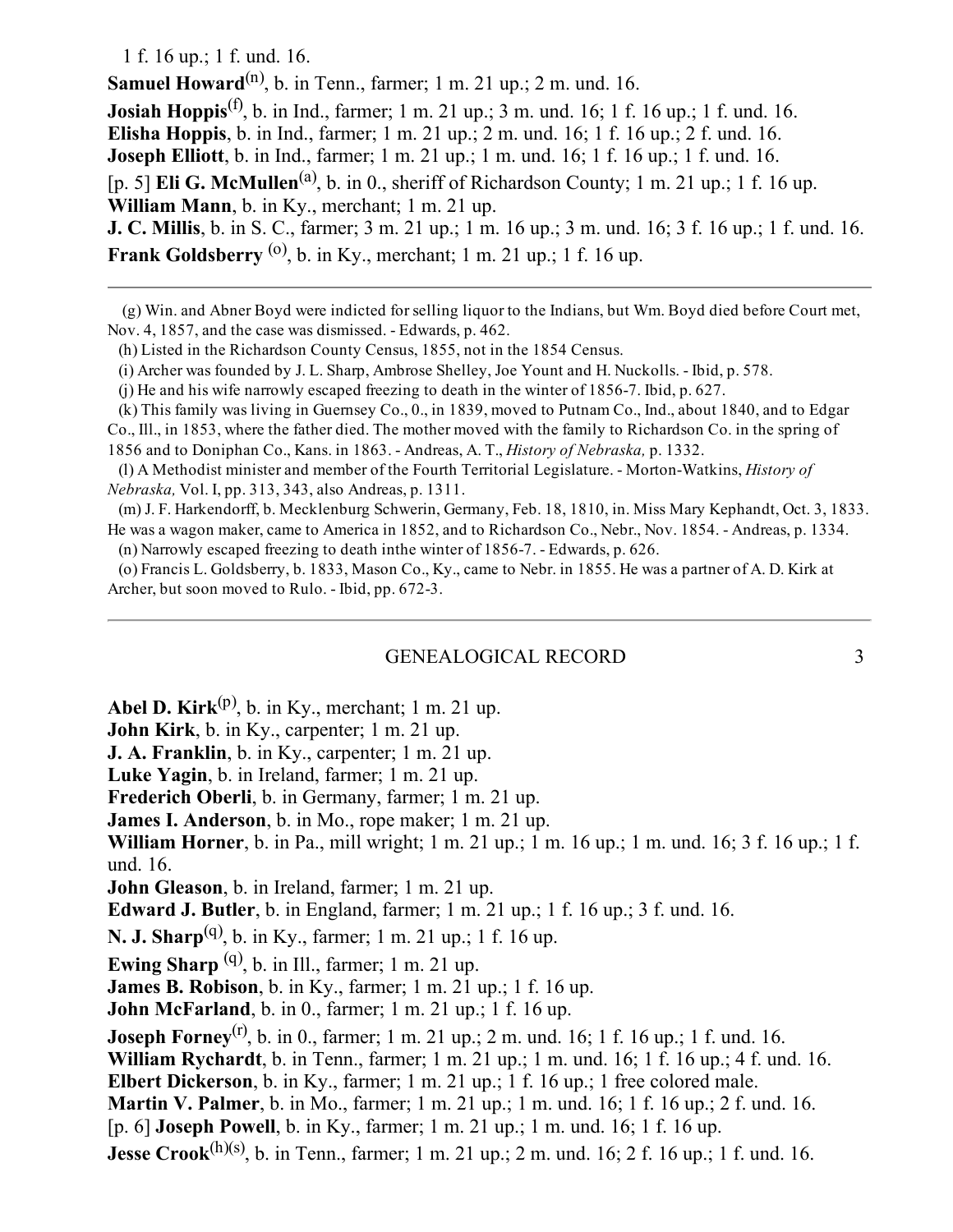**Isaac Crook**<sup>(f) (s)</sup>, b. in Tenn., farmer; 1 m. 21 up.; 4 m. und. 16; 2 f. 16 up.; 1 f. und. 16. Marcellus Housner, b. in Canada, carpenter; 1 m. 21 up.; 1 f. 16 up. **Jacob Wagoner**<sup>(a)(t)</sup>, b. in Tenn., farmer; 2 m. 21 up.; 3 m. und. 16; 2 f. 16 up.; 3 f. und. 16. Thomas C. Billeps, b. in Va., carpenter; 1 m. 21 up. Isaac N. Westerfield, b. in Ind., farmer; 1 m. 21 up.; 1 f. 16 up.; 1 f. und. 16. John Strong, farmer; 1 m. 21 up.; 1 f. 16 up.; 2 f. und. 16. **Benj. F. Leachman**<sup>(c)</sup>, b. in Ky., farmer; 1 m. 21 up.; 2 m. und. 16; 1 f. 16 up. Alfred Overden, farmer; 1 m. 21 up. Wilson M. Mattox, b. in Ind., farmer; 1 m. 21 up.; 1 m. und. 16; 1 f. 16 up.; 1 f. und. 16. **James F. Catron**<sup>(h)</sup>, b. in Ky., farmer; 1 m. 21 up.; 2 m. und. 16; 1 f. 16 up.; 2 f. und. 16. **William M. McDonald**<sup>(h)</sup>, b. in Ky., farmer; 1 m. 21 up.; 1 f. 16 up.; 1 f. und. 16. **Thomas Brown**<sup>(a)(u)(v)</sup>, b. in Mo., farmer; 1 m. 21 up.

(p) Abel Downing Kirk, son of Thomas, Jr., and Rebecca (Downing) Kirk, was born Mar. 23, 1826, in Bracken Co., Ky. He was a school teacher, attorney and merchant. Mr. Kirk settled at Archer 1855 and established the first store and later edited the first Richardson County newspaper, Rulo Western Guide, established 1858. In 1862 he removed to Missouri. He married three times. - Ibid, pp. 404-407.

(q) Listed in the Cass County Census, 1854.

(r) Joseph Forney, b. May 19, 1824, Harrison Co., 0., was brought up in Wayne Co., 0., where he married, 1st, Miss Mary Breninger. He settled in Richardson Co., 1855, and was a carpenter. Andreas, p. 1314.

(s) See Biographical and Genealogical History of Southeastern Nebraska, pub. by Lewis Pub. Co., Chicago, pp. 474-7.

(t) Jacob Waggoner, b. Mar. 22, 1823, near Nashville, Tenn., was the son of John Waggoner. He married Elizabeth Yount and settled in Holt Co., Mo. He moved to Nebraska three different times, returned to Missouri in 1860. Edwards, p. 896.

(u) Came to Richardson Co., June 1854, from Caloway Co., Mo. - Ibid, p.  $721-3$ .

(v) Listed in the Pawnee County Census, 1855.

#### 4 THE NEBRASKA AND MIDWEST

## **William Goolesby**<sup>(w)</sup>, b. in Tenn., farmer; 1 m. 21 up.; 1 m. 16 up.; 5 m. und. 16; 1 f. 16 up.; 5 f. und. 16.

**William Trammel**<sup>(h)</sup>, b. in Tenn., farmer; 1 m. 21 up.; 1 m. und. 16; 2 f. 16 up.; 2 f. 16 up. James Trammel, 1 m. 21 up.; 1 m. und. 16; 1 f. 16 up.

#### LIVING ON HALF BREED LANDS

[p. 7] **Stephen Story**<sup>(c)</sup>, b. in Canada, married to half breed Iowa, farmer; 2 m. 21 up.

**William R. Cain**<sup>(x)</sup>, b. in Mo., farmer; 3 m. 21 up.; 1 m. 16 up.; 4 m. und. 16; 3 f. 16 up.; 1 f. und. 16.

**Washington L. Morris**<sup>(c)</sup>, b. in N. Y., farmer; 1 m. 21 up.; 1 f. 16 up.

Aurey Ballard, b. in N. Y., farmer; 1 m. 21 up.; 1 f. 16 up.

Frank Cerringer, b. in Canada, married to half breed Sioux; 1 m. 21 up.

Filenus Bondivon, b. in Canada, married to half breed Iowa; 1 m. 21 up.

Peter Dupee, b. in Canada, married to half breed Iowa; 1 m. 21 up.

Francoiss Dedada, b. in Canada, married to half breed Sioux; 1 m. 21 up.

#### SALEM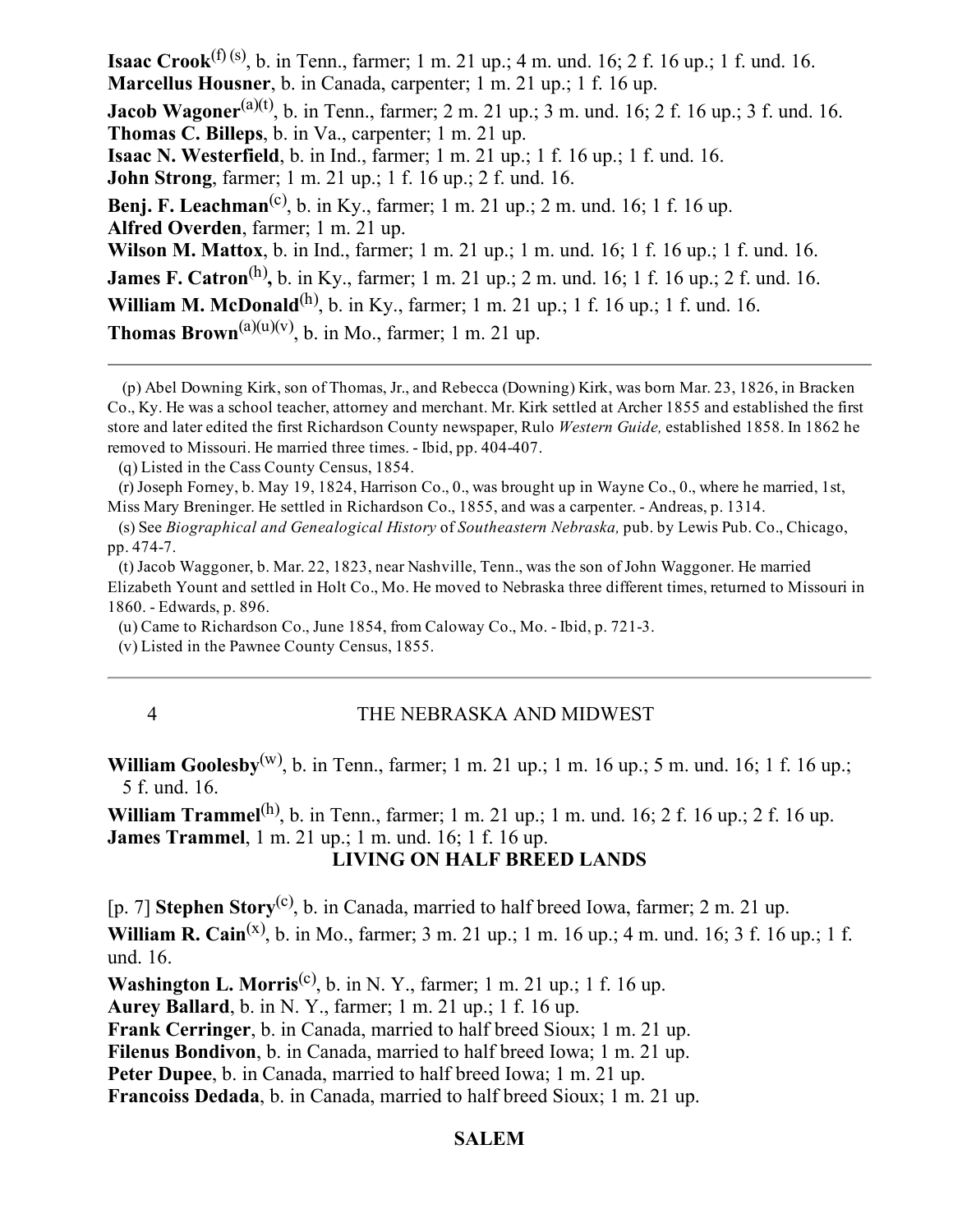[p. 1] **Samuel Keifer**<sup>(c)</sup>, b. in Va., farmer; 1 m. 21 up.; 2 m. und. 16; 1 f. 16 up.; 2 f. und. 16. **Abner Boyd** (g)(h), b. in Mo., farmer; 1 m. 21 up.; 1 m. und. 16; 1 f. 16 up.; 3 f. und. 16. **Elijah Spencer**<sup>(f)(h)</sup>, b. in Ky., farmer; 1 m. 21 up.; 2 m. und. 16; 1 f. 16 up.; 3 f. und. 16. **West Ogden**<sup>(f)(h)</sup>, b. in Va., farmer; 1 m. 21 up.; 3 m. und. 16; 1 f. 16 up.; 3 f. und. 16. **Joseph E. Hare**<sup>(h)</sup>, b. in Pa., farmer; 3 m. 21 up.; 2 m. und. 16; 2 f. 16 up.; 2 f. und. 16. George W. Strange, b. in Ky., millwright; 1 m. 21 up. James Oliver, b. in Ind., farmer; 1 m. 21 up. John Lancer, b. in Germany, blacksmith; 1 m. 21 up. Arnet Robertson, b. in Ky., farmer; 1 m. 21 up.; 1 f. 16 up. [p. 2] Samuel H. Robertson, b. in Mo., farmer; 1 m. 21 up.; 1 f. 16 up.; 1 f. und. 16. **James W. Robertson**, b. in Mo., farmer; 1 m. 21 up.; 1 m. und. 16; 1 f. 16 up.; 2 f. und. 16. **John A. Singleton**<sup>(c)(f)</sup>, b. in Pa., farmer; 1 m. 21 up.; 1 m. und. 16; 1 f. 16 up.; 2 f. und. 16. **Davis Gollaher**<sup>(c)</sup>, b. in 0., farmer; 1 m. 21 up.; 2 m. und. 16; 4 f. 16 up. John Brinager, b. in Ky., farmer; 2 m. 21 up.; 1 f. 16 up.; 1 f. und. 16. [p. 3] **Henry Hoppis**<sup>(f)</sup>, b. in N. C., farmer; 2 m. 21 up.; 2 m. und. 16; 2 f. 16 up.; 2 f. und. 16. **Josiah Hoppis**<sup>(f)(h)</sup>, b. in 0., farmer; 1 m. 21 up.; 1 f. 16 up.; 2 f. und. 16. **John C. Lakin**<sup>(f)(h)</sup>, b. in 0., farmer; 2 m. 21 up.; 1 m. und. 16; 1 f. 16 up.; 2 f. und. 16. Jefferson Campbell, b. in Tenn., farmer; 1 m. 21 up. [p. 4] Deidrich Helling, b. in Prussia, farmer; 1 m. 21 up. Henry Bourdon, b. in 0., farmer; 1 m. 21 up.; 1 m. und. 16; 1 f. 16 up **Jacob Kaufman**<sup>(f)</sup>, b. in Tenn., farmer; 2 m. 21 up.; 1 m. und. 16; 1 f. 16 up.; 2 f. und. 16. **John Cornell**<sup>(f)(y)</sup>, b. in Md., farmer; 1 m. 21 up.; 1 m. 16 up.; 3 m. und. 16; 2 f. 16 up.; 3 f. und. 16.

#### GENEALOGICAL RECORD 5

**Thomas Clifford**, b. in N. Y., farmer;  $1 \text{ m}$ .  $21 \text{ up}$ .;  $1 \text{ f}$ .  $16 \text{ up}$ .

[p. 7] Charles Cornell, b. in England, farmer; 1 m. 21 up.; 1 m. und. 16; 2 f. 16 up.; 2 f. und. 16.

Bethel Allen, b. in N. C.; 1 m. 21 up.

#### ABRAMS

[p. 2] William Withero(v)(z), b. in 0., farmer; 1 m. 21 up.; 1 m. 16 up.; 1 m. und. 16; 1 f. 16  $up$ ;

1 f. und. 16.

**James Davis**<sup>(a)(v)</sup>, b. in N. C., farmer; 1 m. 21 up.; 2 m. und. 16.

**Jacob Sping**<sup>(v)(z)</sup>, b. in Switzerland, farmer; 3 m. 21 up.; 1 m. und. 16; 1 f. 16 up.; 3 f. und. 16. **Samuel Bright**<sup>(v)(aa)</sup>, b. in Switzerland, farmer; 1 m. 21 up.

**John Thornton**<sup>(f)(v)</sup>, b. in Ind., farmer; 1 m. 21 up.; 1 m. 16 up.; 3 m. und 16; 1 f. 16 up.; 2 f.

<sup>(</sup>w) William G. Goolsby took a claim in Richardson Co. in 1855, but did not move his family onto the claim until March 1856. He was a well known hunter. - Ibid, pp. 726-8.

 $(x)$  William R. Cain came first to the site of St. Stephens, in 1855.  $\overline{\phantom{a}}$ - Ibid, pp. 245-6, 601.

<sup>(</sup>y) John Cornell, b. Dec. 1808, in Maryland, married 1837 Levina Wilhite who was born in Maryland 1814. He settled in Indiana where he taught school and farmed. The family came to Richardson Co. in 1856 - Southeastern Nebraska (Lewis), pp. 256-260.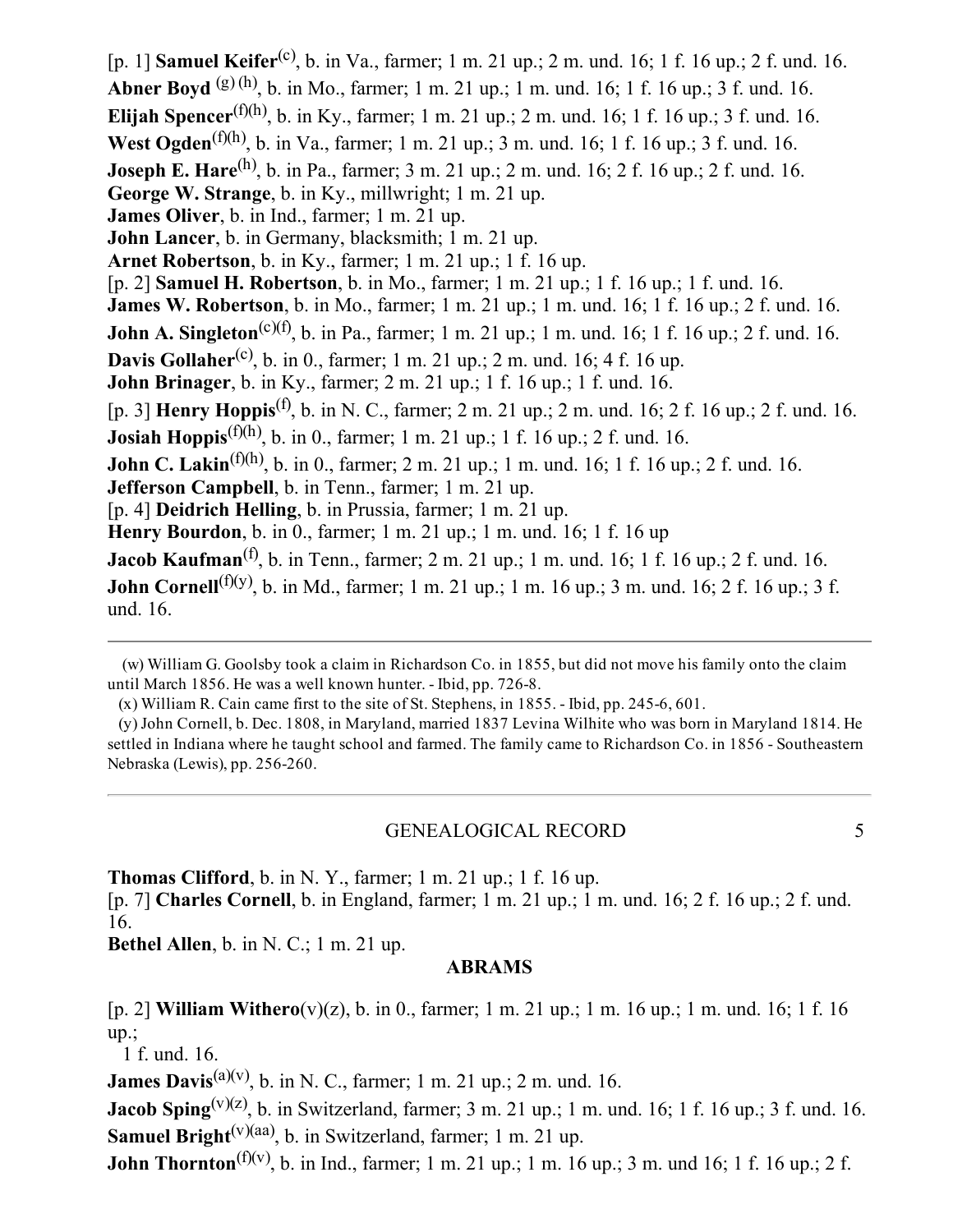und. 16.

**John Hedrick**<sup>(h)</sup>, b. in Tenn., farmer; 1 m. 21 up.; 3 m. und. 16; 1 f. 16 up. **John D. Divers** <sup>(h)</sup>, b. in Va., farmer; 1 m. 21 up.; 1 m. 16 up.; 1 f. 16 up.; 1 f. und. 16. (1 deaf and dumb) **John Vanvickle**, b. in Ill., farmer; 1 m. 21 up.; 1 m. und. 16; 1 f. 16 up. John Hiat, b. in Ind., farmer; 1 m. 21 up. **James Russell**, b. in Ind., farmer; 1 m.  $21$  up.; 3 m. und. 16; 1 f. 16 up. **John Crook** <sup>(h)</sup>, b. in Tenn., farmer; 1 m. 21 up.; 1 m. und. 16; 1 f. 16 up. Patsy Goolesby, b. in N. C., farmer; 2 m. 16 up.; 2 m. und. 16; 1 f. 16 up.; 3 f. und. 16. **Pharagus Pollard**  $^{(h)}$ , b. in Tenn., farmer; 1 m. 21 up.; 3 m. und. 16; 1 f. 16 up. Wade H. Whitney, b. in Tenn., farmer; 1 m. 21 up.; 2 m. und. 16; 1 f. 16 up. August H. Shoemaker, b. in Germany, farmer; 1 m. 21 up.; 1 f. 16 up. Frederick Honnon<sup>(v)</sup>, b. in Germany, farmer; 1 m. 21 up.; 1 m. und. 16; 1 f. 16 up. [p. 3] Thomas F. Whitney, b. in Tenn., farmer; 1 m. 21 up.; 2 slaves. **John McMahan**  $^{(h)}$ , b. in Pa., farmer; 1 m. 21 up.; 1 m. 16 up.; 2 f. 16 up. **Daniel Head**<sup>(f)</sup>, b. in Mo., farmer; 1 m. 21 up.; 1 m. und. 16; 1 f. 16 up. **Aaron McMahan**  $^{(h)}$ , b. in Ind., farmer; 1 m. 21 up.; 1 m. und. 16; 2 f. 16 up. **Jackson Vanvickle** <sup>(h)</sup>, b. In Ind., farmer; 1 m. 21 up.; 2 m. und. 16; 1 f. 16 up. Reason McMahan, b. in 0., farmer; 1 m. 21 up.; 1 f. 16 up.; 1 f. und. 16. William Riley, b. in N. J., farmer; 1 m. 21 up.; 1 f. 16 up. **John Rodenberger** <sup>(h)</sup>, b. in Germany, farmer; 3 m. 21 up.; 1 m. und. 16; 1 f. 16 up.; 4 f. und. 16. William Daugherty, b. in Mo., farmer; 1 m. 21 up.; 1 f. 16 up. Henry Honnon<sup>(v)</sup>, b. in Germany, farmer; 1 m. 21 up.; 1 m. und. 16; 2 f. 16 up.; 3 f. und. 16. Lucinda Scott, b. in Ind., farmer; 1 m. 16 up.; 1 f. 16 up.; 1 f. und. 16.

This part of Salem Precinct, Townships 1, 2 and 3 North, Range 13 East, now Speicer, Humboldt and Franklin precincts, was taken by N. J. Sharp, who also made the enumeration for Pawnee County.

## SALEM

[p. 8] Robert Oliver, b. in Pa., farmer; 2 m. 21 up.; 1 m. und. 16; 3 f. 16 up.; 2 f. und. 16. Walridge Ritter, b. in Switzerland., farmer; 3 m. 21 up.; 1 f. 16 up.; 1 f. und. 16. Peter Lookingbill<sup>(v)</sup>, b. in Switzerland, farmer; 2 m. 21 up.; 1 f. 16 up.; 1 f. und. 16.

(z) Settled in Richardson Co. 1854. Edwards, 7156.

(aa) Died of exposure in a storm, Dec. 1856. Ibid, p. 717.

## 6 THE NEBRASKA AND MIDWEST

Fred. Overly, b. in Switzerland, farmer 1 m. 21 up.

**Jacob Fry**<sup>(v)</sup>, b. in Switzerland, farmer; 1 m. 21 up.; 1 f. 16 up.; 1 f. und. 16.

Robert Morrison, b. in Mo., farmer; 4 m. 21 up.; 1 m. 16 up.; 2 m. und. 16; 3 f. 16 up.; 1 f. und. 16.

John Doese, b. in Mo., farmer; 1 m. 21 up.; 1 f. 16 up.; 1 f. und. 16.

John Robertson, b. in Mo., farmer; 1 m. 21 up.; 1 m. 16 up.; 2 m. und. 16; 1 f. 16 up.; 3 f. und.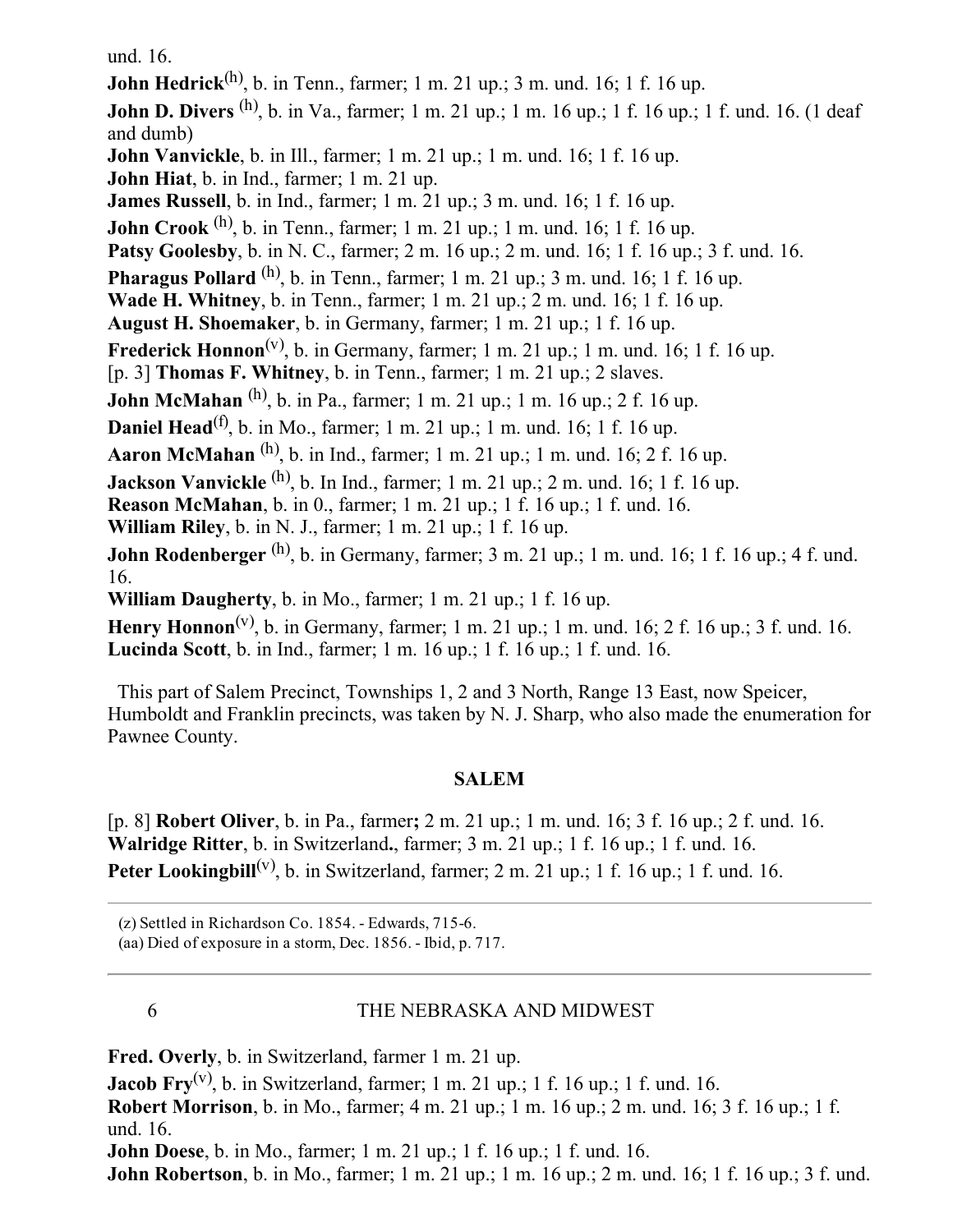16.

John Leeman<sup>(f)</sup>, b. in Switzerland, blacksmith; 1 m. 21 up.

John Rob[e]rtson, b. in Mo., farmer; 2 m. 21 up.; 2 m. 16 up.; 2 f. 16 up.; 2 f. und. 16.

Henry Withrow, b. in Mo., tailor; 1 m. 21 up.; 1 m. 16 up.; 2 m. und. 16; 1 f. 16 up.

**John Lookingbill**<sup>(v)</sup>, b. in Switzerland, farmer; 2 m. 21 up.; 2 m. und. 16; 1 f. 16 up.; 1 f. und. 16.

David Oury, b. in Switzerland, farmer; 2 m. 21 up.; 2 m. und. 16; 1 f. 16 up.

Henry Abrams<sup>(v)</sup>, b. in 0., farmer; 1 m. 21 up.; 2 m. 16 up.; 1 m. und. 16; 2 f. 16 up.; 3 f. und. 16.

**J. W. Markinson**<sup>(f)</sup>, b. In Pa., "Dr"; 7 m. 21 up.; 1 m. und. 16; 1 f. 16 up.

William Shafer, b. in S. C., farmer; 1 m. 21 up.; 1 m. und. 16; 1 f. 16 up.

**Jerome Shellhorn**<sup>(v)</sup>, b. in Mo., farmer; 1 m. 21 up.; 1 m. und. 16; 2 f. 16 up.

Christopher Overly, b. in Switzerland, farmer; 4 m. 21 up.; 1 m. und. 16; 1 f. 16 up.

Fredrik Rekas, b. in Switzerland, farmer; 1 m. 21 up.; 2 m. und. 16; 1 f. 16 up.

Thomas Thompson, b. in Tenn., farmer; 1 m. 21 up.

## NEBRASKA CENSUS, 1856, PAWNEE COUNTY

This enumeration was taken by N. J. Sharp, "Dept. U. S. Marshall." The day and month are not given.

## BOBST or PLEASANT VALLEY

[p. 1] W. S. Lore, b. in 0., farmer; 3 m. 21 up.; 1 m. und. 16; 2 f. 16 up.

Mrs. **Ann Maria Shellhorn**<sup>(a)</sup>, b. in Pa., farmer; 1 m. 16 up.; 2 m. und. 16; 2 f. 16 up.; 2 f. und. 16.

**John Shellhorn**<sup>(b)</sup>, b. in 0., farmer; 1 m. 21 up.; 2 m. und. 16; 1 f. 16 up.; 2 f. und. 16.

**Robert Turner**<sup>(b)</sup>, b. in 0., farmer; 1 m. 21 up.; 1 m. 16 up.; 1 f. 16 up.; 1 f. und. 16.

**Christian Bobst** <sup>(b)</sup>, b. in Md., farmer; 3 m. 21 up.; 2 m. und. 16; 1 f. 16 up.; 1 f. und. 16.

**James 0 Laughlin**<sup>(a)</sup>, b. in 0., farmer; 2 m. 21 up.; 1 f. 16 up.

A. F. Cromwell, b. in Va., "Dr"; 2 m. 21 up.; 2 m. 16 up.; 2 m. und. 16; 1 f. 16 up.; 3 f. und. 16.

**Joseph Fries** (b), b. in 0., farmer; 1 m. 21 up.; 1 m. und. 16; 1 f. 16 up.; 1 f. und. 16. Martin Fisher, b. in Ill., farmer; 1 m. 21 up.; 1 m. 16 up.; 3 m. und. 16; 2 f. 16 up.; 1 f. und. 16.

**Pleasant M. Rogers**<sup>(c)</sup>, b. in Tenn., farmer, minister M. E. Church; 3 m. 21 up.; 1 m. und. 16; 3 f. 16 up.; 2 f. und. 16.

John Peavey, b. in Me., farmer; 2 m. 21 up.; 1 f. 16 up.; 1 f. und. 16.

**Rufes Abbott**<sup>(c)</sup>, b. in 0., farmer; 1 m. 21 up.; 1 m. und. 16; 1 f. 16 up.; 1 f. und. 16.

Abnar Jordan, b. in Me., farmer; 3 m. 21 up.

Charles McDonald<sup>(a)</sup>, b. in Tenn.; 1 m. 21 up.

<sup>(</sup>a) Listed in the Census of Pawnee Co., 1855.

<sup>(</sup>b) Listed in the Census of Pawnee Co., 1854 and 1-855.

<sup>(</sup>c) Listed in the Richardson Co. Census, 1855.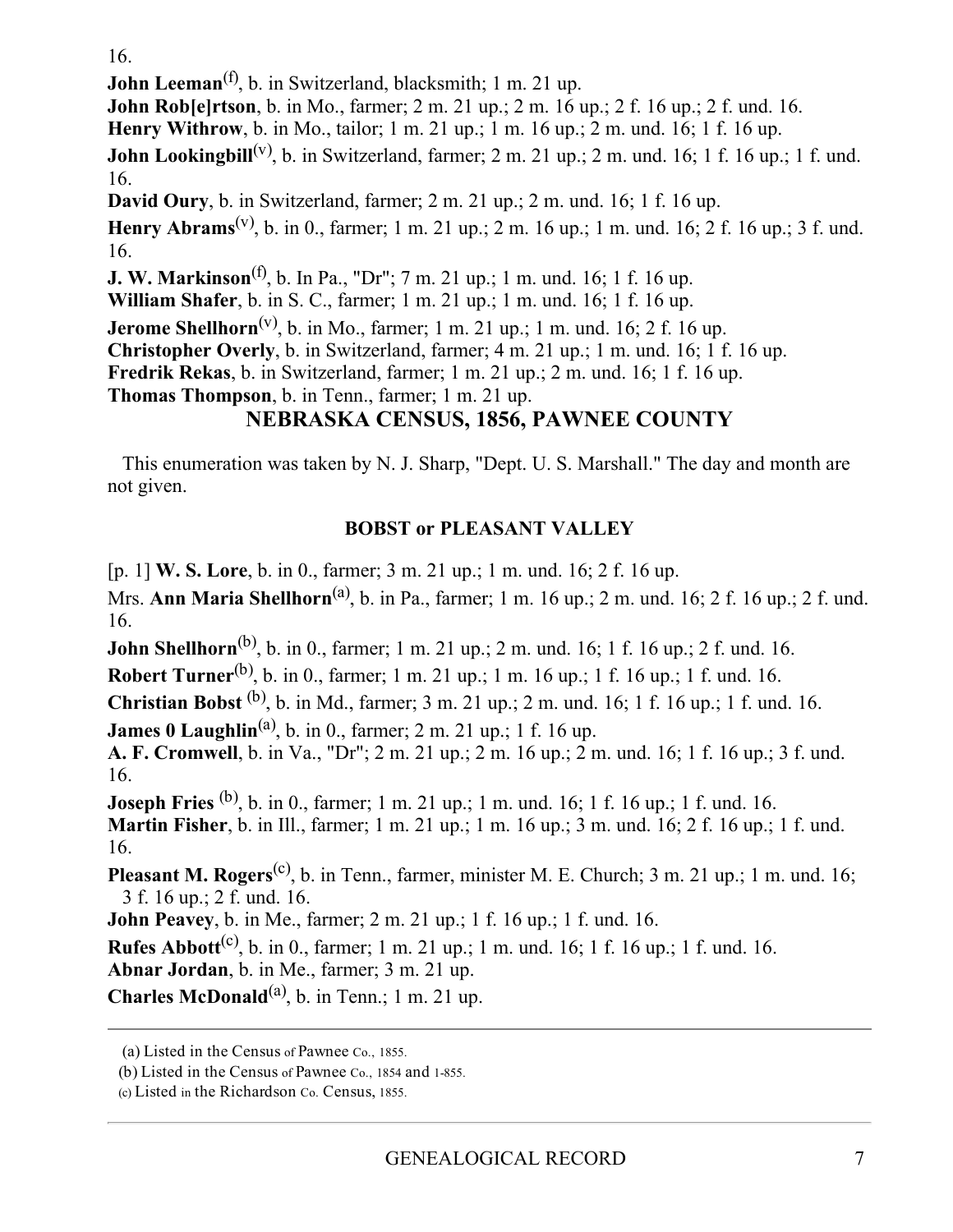#### TABLE ROCK

All are listed as farmers.

[p. 2] James M. Hinton, b. in Tenn.; 4 m. 21 up.; 3 m. und. 16; 1 f. 16 up.; 4 f. und. 16. Jacob Rice, b. in "Farderlund"; 1 m. 21 up.; 2 m. und. 16; 3 f. und. 16. **John Tarble**, b. in N. Y.; 1 m. 21 up.; 1 f. 16 up.; 3 f. und. 16. Herbert Jenkins, b. in N. Y.;  $2 \text{ m}$ .  $21 \text{ up}$ .; 1 f. 16 up. Wade Hagan, b. in Tenn.; 2 m. 21 up.; 1 m. und. 16; 1 f. 16 up.; 1 f. und. 16. James Carter, b. in Tenn.; 1 m. 21 up.; 2 m. und. 16; 1 f. 16 up.; 2 f. und. 16. George McMahan, b. in Tenn.; 2 m. 21 up.; 1 m. und. 16; 1 f. 16 up.; 6 f. und. 16. Samuel McMahan, b. in S. C.; 1 m. 21 up.; 2 m. und. 16; 1 f. 16 up.; 2 f. und. 16. Artest Armstrong, b. in S. C.; 1 m. 21 up.; 1 m. und. 16; 1 f. 16 up.; 1 f. und. 16. Hiram Billings, b. in 0.; 1 m. 21 up.; 1 m. und. 16; 1 f. 16 up.; 1 f. und. 16. **John Parker**, b. in N. Y.;  $2 \text{ m}$ . 21 up. William Andrseen (sic), b. in Ia.; 2 m. 21 up.; 1 m. 16 up.; 4 m. und. 16; 2 f. 16 up.; 4 f. und. 16. John Brock, b. in Ia.; 1 m. 21 up.; 3 m. und. 16; 1 f. 16 up.; 3 f. und. 16. Samuel Taylor, b. in 0.; 1 m. 21 up.; 1 m. 16 up.; 2 m. und. 16; 1 f. 16 up.; 1 f. und. 16. John Ingram, b. in Ia.; 3 m. 21 up.; 2 m. 16 up.; 2 m. und. 16; 3 f. 16 up.; 2 f. und. 16. Thomas Calwell, b. in 0.; 4 m. 21 up.; 1 m. 16 up.; 2 m. und. 16; 1 f. und. 16. Richard Irvin, b. in 0.; 5 m. 21 up.; 1 m. 16 up.; 2 m. und. 16; 1 f. 16 up.; 1 f. und. 16.

## AMY WHITE FAMILY BIBLE

Contributed by H. A. White, Ph. D., Lincoln, Nebr. "This Taken from my mothers Bible C. R. White"

Inscription: Amy White Bible Presented By James Haight Casenovia, Feb 4th 1833

In memory of James Haights Family James Haight Born Dec 19th 1776 Died July 7th 1839 Rebeckah Haight<sup>(a)</sup> Jan 4 1774 Died September 8 [torn] Seth Haight<sup>(b)</sup> Dec 19th 1797 Died August 29 1874 Sarah Haight Jan 31st 1800 Died April 15th 1801 David B Haight Feb 15th 1802 Amy Haight April 16th 1804 Died June 6th 1873 Wm. H. Haight<sup>(c)</sup> August 8th 1807 Silvester Haight Oct 6th 1809 Died Amana Haight March 6th 1812 Died January 25 1852 Ann Mariah Haight May 29th 1814 Died July 18 1855 Andrew Amon Haight July 29 1816 James Haight Jr Nov 18th 1822 Died Nov 6th 1832

<sup>(</sup>a) Rebecca Haight, widow of the late James Haight, died in the town of Cazenovia, Sept. 8th, 1859, aged 86 years." She came to the town with her husband from Westchester Co., nearly 60 years before. They were Methodists. - Obituary clipping from Advocate, evidently a Methodist publication.

Thomas Neal and James Haight of Mt. Pleasant, Westchester Co., bought of John Lincklean and Helen his wife of Cazenovia a tract of land in New Petersburgh, May 13, 1803. - Deed.

James Haight of Cazenovia bought of Thomas Neal and Jane his wife of same place a tract of land, Dec. 18, 1805; witnessed by William Haight and Reuben Haight. Deed.

<sup>(</sup>b) Lived at Cazenovia  $\sim$  Obituary clipping from Advocate.